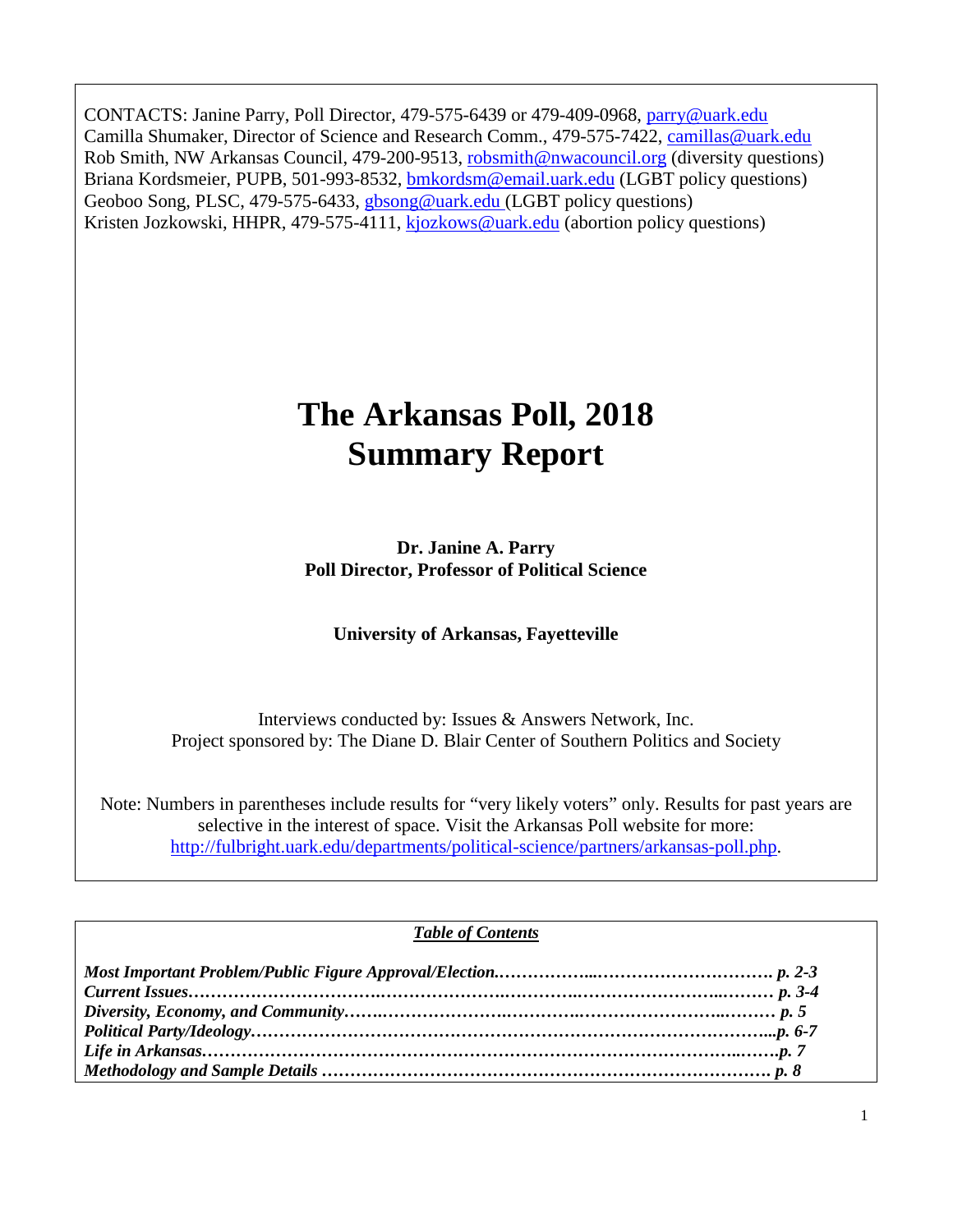| <b>NIOST IMPORTANT PRODIEM</b>                                           |          |          |            |            |  |
|--------------------------------------------------------------------------|----------|----------|------------|------------|--|
| What is the most important issue facing people in AR today? <sup>1</sup> | 2016     | 2017     | 2018       | <b>NWA</b> |  |
| Healthcare                                                               | 19 (20)% | 14 (13)% | $23(22)\%$ | $23(25)\%$ |  |
| Drugs                                                                    | $- -$    | $8(7)\%$ | $21(22)\%$ | 19 (17)%   |  |
| Education                                                                | 13 (14)% | $4(4)\%$ | 16 (17)%   | $16(17)\%$ |  |
| The economy                                                              | 27 (28)% | 28 (29)% | 15 (13)%   | 14 (13)%   |  |
| Politicians/politics                                                     | 14 (16)% | $4(5)\%$ | 13 (13)%   | 16 (19)%   |  |
| Crime                                                                    | 13 (11)% | $6(6)\%$ | $9(9)\%$   | $6(5)\%$   |  |
| Other/don't know/refused                                                 | $9(7)\%$ | 35 (35)% | $4(3)\%$   | $5(4)\%$   |  |

#### **Public Figure Approval Ratings/Elections** Do you approve or disapprove of \_\_\_\_\_\_\_\_\_\_\_\_ as governor? **Approve Disapprove DK/Ref** Mike Huckabee 1999 66% 13% 21% 21%<br>2001 70% 17% 13% 2001 70% 17% 13% 2003 47% 38% 16% 2005 58% 27% 15% Mike Beebe 2007 | 70% | 9% | 21% 2009 70% 9% 20% 2011 72 (74)% 13 (14)% 15 (12)% 2012 71 (72)% 14 (15)% 15 (14)% 2013 66 (68)% 17 (17)% 18 (14)% Asa Hutchinson 2015 57 (63)% 18 (17)% 25 (20)% 2016 60 (66)% 17 (18)% 23 (16)% 2017 62 (65)% 16 (16)% 23 (19)% 2018 61 (63)% 23 (25)% 17 (12)% Do you approve of \_\_\_\_\_\_\_\_\_\_ as a U.S. Senator? Blanche Lincoln 2001 51% 13% 36% 2003 55% 10% 35% 2005 55% 17% 28% 2007 50% 24% 26% 2009 43% 34% 23% John Boozman 2011 40 (44 )% 24 (26)% 36 (30)% 2013 30 (34)% 28 (29)% 42 (37)% 2015 38 (44)% 18 (18)% 44 (38%) 2016 35 (38)% 25 (29)% 40 (33)% 2017 39 (41)% 22 (25)% 39 (34)% 2018 43 (43)% 32 (37)% 25 (20)% Do you approve of \_\_\_\_\_\_\_\_\_\_ as a U.S. Senator? Mark Pryor 2003 52% 11% 37% 2005 56% 12% 32% 2007 53% 18% 29%

| 2009            | 51%      | 22%      | 27%        |
|-----------------|----------|----------|------------|
| 2011            | 47 (48)% | 27 (29)% | $27(21)\%$ |
| 2013            | 33 (34)% | 41 (44)% | $26(23)\%$ |
| Tom Cotton 2015 | 45 (51)% | 27 (27)% | $29(21)\%$ |
| 2016            | 45 (50)% | 27 (29)% | 28 (21)%   |
| 2017            | 48 (51)% | 26 (29)% | $26(20)\%$ |
| 2018            | 46 (48)% | 37 (40)% | $17(12)\%$ |
|                 |          |          |            |

<span id="page-1-0"></span> $<sup>1</sup>$  In odd-numbered years, the Arkansas Poll records the open-ended answers of respondents; in even-numbered years,</sup> respondents are asked to choose from the most frequently mentioned issues of the previous year.

### **Most Important Problem**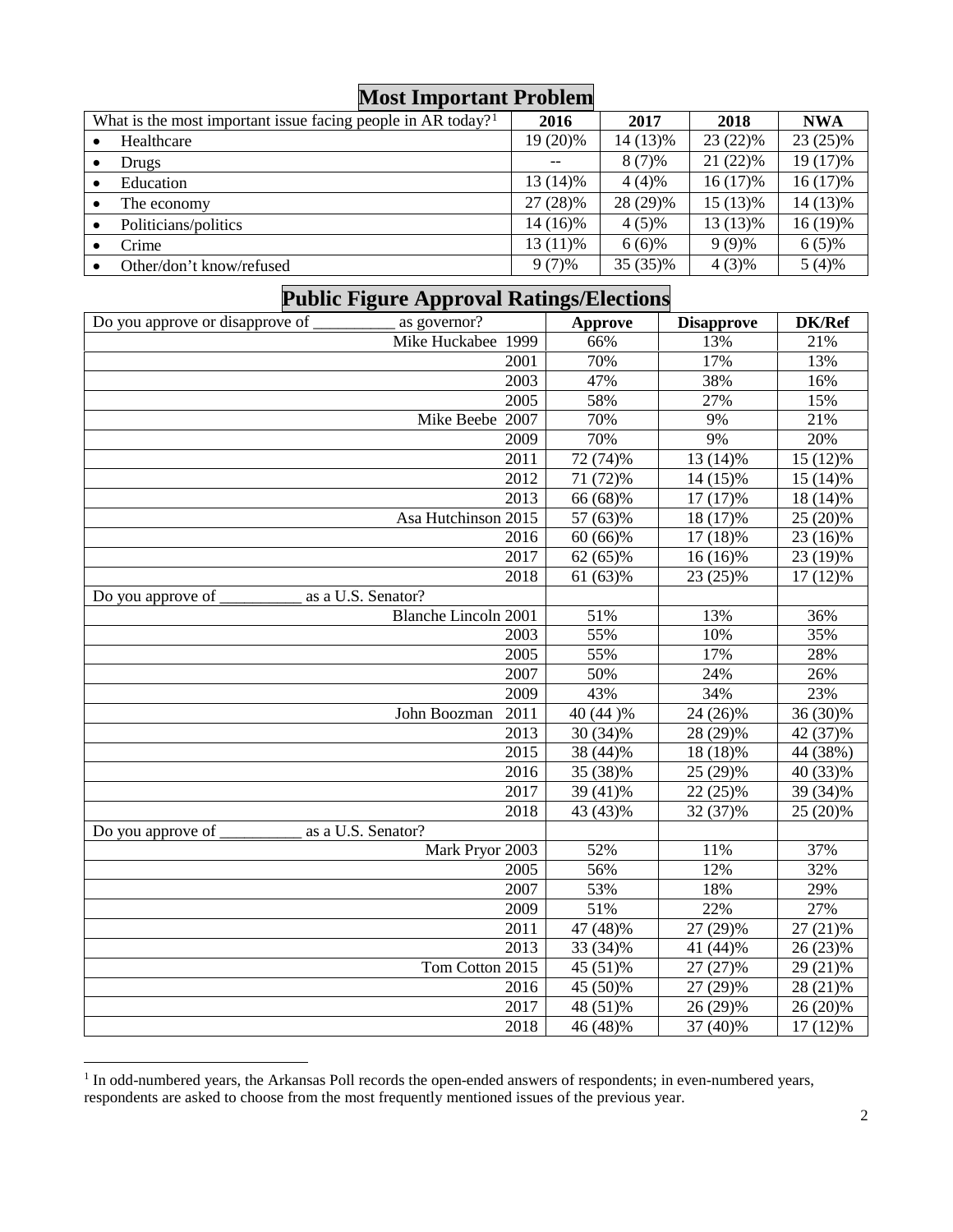| as president?<br>Do you approve of                           |                |               |              |
|--------------------------------------------------------------|----------------|---------------|--------------|
| George W. Bush 2005                                          | 38%            | 56%           | 7%           |
| 2007                                                         | 30%            | 65%           | 6%           |
| Barack Obama 2009                                            | 42%            | 47%           | 10%          |
| 2010                                                         | 35 (31)%       | 57 (62)%      | $9(7)\%$     |
| 2011                                                         | 32 (31)%       | $60(64)\%$    | $8(5)\%$     |
| 2012                                                         | 34 (31)%       | 59 (62)%      | $8(6)\%$     |
| 2013                                                         | 27 (29)%       | 65 (66)%      | $8(5)\%$     |
| 2014                                                         | $27(27)\%$     | 66 (68)%      | $8(5)\%$     |
| 2015                                                         | 28 (27)%       | 62 (66)%      | $11(7)\%$    |
| 2016                                                         | 37 (36)%       | 56 (60)%      | $8(4)\%$     |
| Donald Trump 2017                                            | 47 (50)%       | 40 (41)%      | 14 (9)%      |
| 2018                                                         | 50 (53)%       | 46 (44)%      | $4(3)\%$     |
| Selected ballot measures <sup>2</sup>                        | Favor          | <b>Oppose</b> |              |
| Referred Amendment $2$ – require voters to present photo ID? | (73)%          | (24)%         |              |
| Issue $5$ – increase minimum wage?                           | (67)%          | (29)%         |              |
| Arkansas governor's race $-20183$                            | Hutchinson (R) | Henderson (D) | <b>Other</b> |
| At this point, are you more likely to vote for ?             | (59)%          | (35)%         | $(6)$ %      |

| <b>Current Issues</b>                                         |                   |      |                  |                 |                   |               |
|---------------------------------------------------------------|-------------------|------|------------------|-----------------|-------------------|---------------|
| Do you favor laws that would make it more difficult/easier to |                   |      | More             |                 |                   |               |
| get an abortion, or no change to existing laws?               |                   |      | <b>Difficult</b> | <b>Easier</b>   | <b>No Change</b>  | DK/Ref        |
|                                                               |                   | 1999 | 45%              | 14%             | 32%               | 9%            |
|                                                               | 2001              |      |                  | 13%             | 35%               | 7%            |
|                                                               |                   | 2003 | 47%              | 13%             | 33%               | 7%            |
|                                                               |                   | 2005 | 44%              | 9%              | 39%               | 8%            |
|                                                               |                   | 2007 | 41%              | 13%             | 36%               | 9%            |
|                                                               |                   | 2009 | 43%              | 11%             | 38%               | 8%            |
|                                                               |                   | 2013 | 44 (44)%         | $11(11)\%$      | 34 (35)%          | 11 (10)%      |
|                                                               |                   | 2014 | 40 (40)%         | $11(12)\%$      | 37 (38)%          | $12(10)\%$    |
|                                                               |                   | 2015 | 46 (47)%         | $12(12)\%$      | 30 (30)%          | $12(11)\%$    |
|                                                               |                   | 2016 | 46 (48)%         | 13 (14)%        | 32 (33)%          | $10(5)\%$     |
|                                                               | 2017              |      | 45 (47)%         | 13 (13)%        | 25 (24)%          | 17 (16)%      |
|                                                               |                   | 2018 | 38 (38)%         | 20 (21)%        | 36 (36)%          | $6(5)\%$      |
| Do you think abortions should be legal/illegal under any      |                   |      | <b>Illegal</b>   | <b>Depends</b>  | Legal             | <b>DK/Ref</b> |
| circumstances, or legal only under certain circumstances?     |                   |      |                  |                 |                   |               |
|                                                               |                   | 2017 | 18 (18)%         | 61 (63)%        | 13 (13)%          | $8(5)\%$      |
|                                                               |                   | 2018 | $17(16)\%$       | 58 (57)%        | 21 (23)%          | $5(5)\%$      |
|                                                               | <b>Definitely</b> |      | <b>Probably</b>  | <b>Probably</b> | <b>Definitely</b> | DK/           |
|                                                               | should/Yes        |      | should           | shouldn't/No    | should not        | <b>Ref</b>    |
| Do you think Roe v. Wade should be                            |                   |      |                  |                 |                   |               |
| overturned?                                                   | 32 (31)%          |      | $10(9)\%$        | $10(9)\%$       | 39 (42)%          | $9(9)\%$      |
| Do you personally know someone, such                          |                   |      |                  |                 |                   |               |
| as a close friend, family member, or                          |                   |      |                  |                 |                   |               |
| yourself, who has had an abortion?                            | 52 (55)%          |      |                  | 46 (43)%        |                   | $2(2)\%$      |

<span id="page-2-0"></span><sup>&</sup>lt;sup>2</sup> Respondents offering "don't know" or who refused to answer are removed from the analysis on these items; very likely voters only.

<span id="page-2-1"></span><sup>&</sup>lt;sup>3</sup> Respondents offering "don't know" or who refused to answer are removed from the analysis on this item; very likely voters only.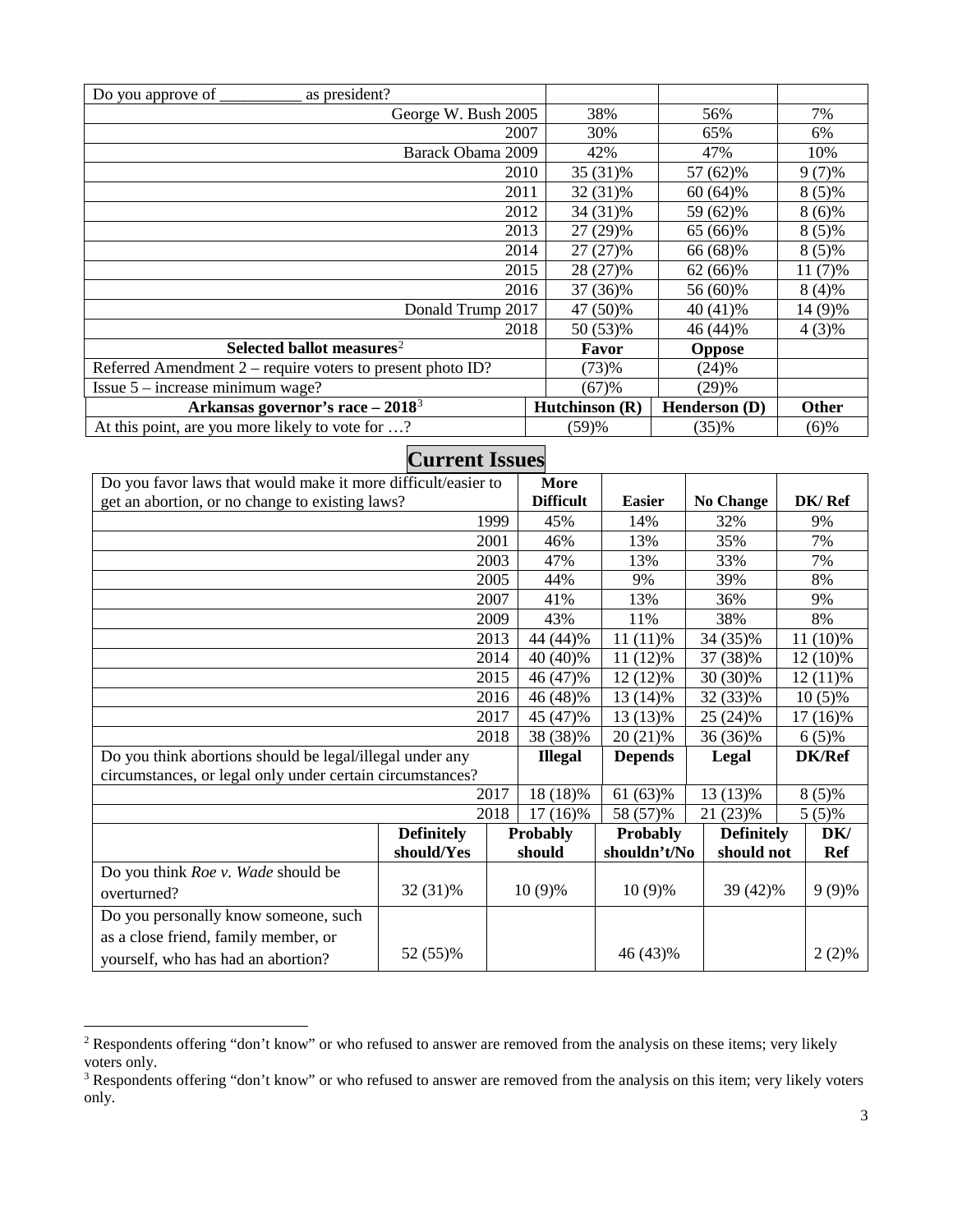| Would you say you favor stricter gun control,                             |                       | Less                  |                  |           |
|---------------------------------------------------------------------------|-----------------------|-----------------------|------------------|-----------|
| less strict gun control, or should no change be<br>made to existing laws? | <b>Stricter</b>       | <b>Strict</b>         | <b>No Change</b> | DK/Ref    |
| 2000                                                                      | 39%                   | 15%                   | 42%              | 4%        |
| 2002                                                                      | 36%                   | 15%                   | 45%              | 4%        |
| 2004                                                                      | 38%                   | 12%                   | 45%              | 5%        |
| 2006                                                                      | 37%                   | 11%                   | 47%              | 5%        |
| 2008                                                                      | 29%                   | 13%                   | 54%              | 4%        |
| 2009                                                                      | 24%                   | 20%                   | 52%              | 4%        |
| 2013                                                                      | 33 (33)%              | 15 (15)%              | 47 (48)%         | 6(4)%     |
| 2014                                                                      | 32 (31)%              | 19 (21)%              | 43 (43)%         | $6(5)\%$  |
| 2015                                                                      | 39 (36)%              | 18 (18)%              | 36 (38)%         | $8(8)\%$  |
| 2016                                                                      | $31(31)\%$            | 14 (14)%              | 52 (53)%         | $3(3)\%$  |
| 2017                                                                      | 38 (37)%              | $15(15)\%$            | 41 (43)%         | $6(5)\%$  |
| 2018                                                                      | 44 (44)%              | $10(10)\%$            | 43 (44)%         | $4(3)\%$  |
|                                                                           |                       | Yes                   | N <sub>0</sub>   | DK/Ref    |
| Do you think same-sex marriages should be recognized? 2015                |                       | 29 (27)%              | 63 (64)%         | $8(8)\%$  |
|                                                                           | 2016                  | 33 (33)%              | 57 (60)%         | $10(8)\%$ |
|                                                                           | 2017                  | 35 (33)%              | 57 (59)%         | $9(8)\%$  |
|                                                                           | 2018                  | $\overline{49(50)}\%$ | 46 (46)%         | $6(5)\%$  |
| Do you think gays/lesbians should have equal rights  housing?             |                       |                       |                  |           |
|                                                                           | 2015                  | 72 (72)%              | 19 (19)%         | $9(10)\%$ |
|                                                                           | 2017                  | 78 (79)%              | 13 (12)%         | 10 (9)%   |
|                                                                           | 2018                  | $88(89)\%$            | $9(9)\%$         | $3(3)\%$  |
| Do you think gays/lesbians should have equal rights  jobs?                |                       |                       |                  |           |
|                                                                           | 2015                  | 79 (80)%              | 13 (12)%         | $8(8)\%$  |
|                                                                           | 2017                  | 84 (84)%              | $10(10)\%$       | $6(6)\%$  |
|                                                                           | 2018                  | 90 (91)%              | $7(7)\%$         | $3(3)\%$  |
| Do you think gays/lesbians should have equal rights  adoption?            | 2017                  |                       |                  |           |
|                                                                           | 43 (41)%              | 45 (48)%              | 12 (12)%         |           |
|                                                                           | $\overline{5}4(54)\%$ | 39 (39)%              | $8(7)\%$         |           |
| Are any of your family members or close friends gay or lesbian?<br>2017   |                       |                       |                  |           |
|                                                                           | 42 (44)%              | 54 (52)%              | $4(4)\%$         |           |
|                                                                           | 56 (59)%              | 41 (39)%              | $3(2)\%$         |           |
| Do you think global warming, or climate change, will pose a               |                       |                       |                  |           |
| serious threat to you or your way of life in your lifetime?               |                       |                       |                  |           |
|                                                                           | 2015                  | $25(24)\%$            | 65 (67)%         | $10(9)\%$ |
|                                                                           | 2016                  | 25 (25)%              | 64 (67)%         | 11 (7)%   |
|                                                                           | 2017                  | 30 (29)%              | 61 (62)%         | 10 (9)%   |
|                                                                           | 2018                  | $\frac{46}{46}$ (46)% | 44 (45)%         | 11 (9)%   |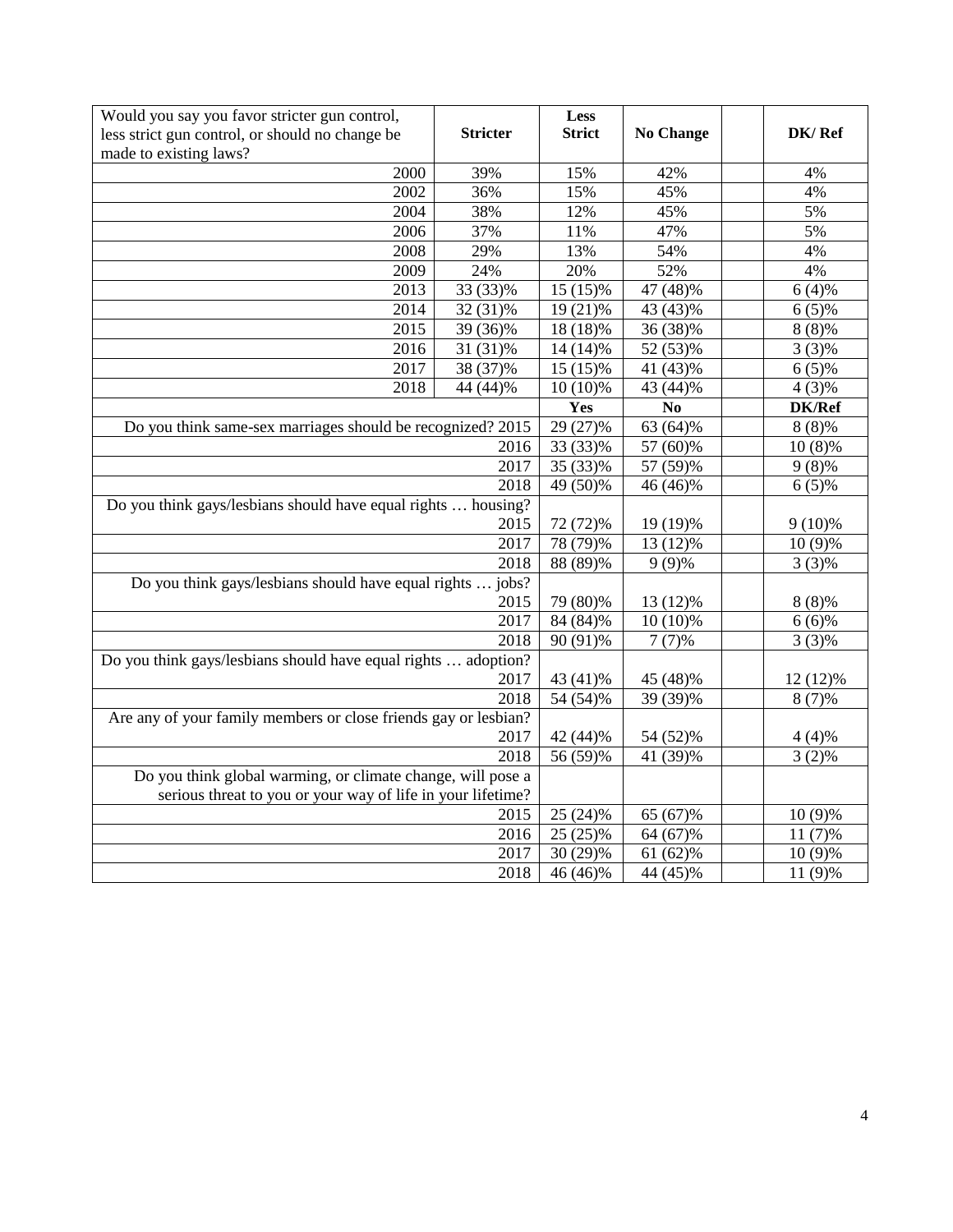| DK/<br><b>Better/Help</b><br><b>Worse/Hurt</b><br>No diff.<br><b>Ref</b><br>Does the increasing number of people of different races,<br>ethnic groups and nationalities in AR/NWA makes it a<br>better/worse, or doesn't it make much difference?<br>$3(3)\%$<br>Arkansas sample<br>45 (47)%<br>$7(7)\%$<br>45 (43)%<br>NWA sample<br>51 (55)%<br>$9(8)\%$<br>38 (35)%<br>$2(2)\%$<br>Growing racial/ethnic diversity in the workforce?<br>Arkansas sample<br>46 (45)%<br>40 (43)%<br>$8(8)\%$<br>$6(5)\%$<br>$\frac{5}{(4) \%}$<br>NWA sample<br>47 (53)%<br>$6(5)\%$<br>42 (38)%<br>More women in the workforce<br>Arkansas sample<br>53 (54)%<br>41 (40)%<br>$2(2)\%$<br>$4(4)\%$<br>61 (62)%<br>$4(5)\%$<br>33 (32)%<br>$2(1)\%$<br>NWA sample<br>More people who are openly GLT in the workforce?<br>Arkansas sample<br>16 (18)%<br>19 (18)%<br>59 (57)%<br>$6(6)\%$<br>20 (23)%<br>$5(5)\%$<br>NWA sample<br>15 (15)%<br>60 (57)%<br>Growing emphasis on diversity in the workplace?<br>Arkansas sample<br>40 (42)%<br>10 (12)%<br>43 (41)%<br>$7(5)\%$<br>47 (50)%<br>NWA sample<br>$8(8)\%$<br>40 (38)%<br>$6(4)\%$<br>More immigrants in the workplace?<br>40 (41)%<br>16 (17)%<br>37 (36)%<br>$7(7)\%$<br>Arkansas sample<br>45 (47)%<br>19 (18)%<br>29 (28)%<br>NWA sample<br>$7(7)\%$<br>DK/<br>More to do<br><b>Ref</b><br>Enough<br>Has our country done enough to achieve racial equity or<br>is there more work to be done?<br>Arkansas sample<br>21 (22)%<br>75 (74)%<br>$5(4)\%$<br>$20(21)\%$<br>77 (76)%<br>$3(3)\%$<br>NWA sample<br>Has our state/region done enough to achieve racial equity<br>or is there more work to be done?<br>Arkansas sample<br>26 (27)%<br>70 (68)%<br>$4(5)\%$<br>70 (71)%<br>25 (26)%<br>$4(3)\%$<br>NWA sample<br>Has our country done enough to achieve gender equity or<br>is there more work to be done?<br>70 (68)%<br>Arkansas sample<br>27 (29)%<br>$4(4)\%$<br>25 (25)%<br>$5(5)\%$<br>NWA sample<br>71 (70)%<br>Has our state/region done enough to achieve gender<br>equity or is there more work to be done?<br>28 (30)%<br>67 (65)%<br>Arkansas sample<br>$5(5)\%$ |            |          |          |          |
|----------------------------------------------------------------------------------------------------------------------------------------------------------------------------------------------------------------------------------------------------------------------------------------------------------------------------------------------------------------------------------------------------------------------------------------------------------------------------------------------------------------------------------------------------------------------------------------------------------------------------------------------------------------------------------------------------------------------------------------------------------------------------------------------------------------------------------------------------------------------------------------------------------------------------------------------------------------------------------------------------------------------------------------------------------------------------------------------------------------------------------------------------------------------------------------------------------------------------------------------------------------------------------------------------------------------------------------------------------------------------------------------------------------------------------------------------------------------------------------------------------------------------------------------------------------------------------------------------------------------------------------------------------------------------------------------------------------------------------------------------------------------------------------------------------------------------------------------------------------------------------------------------------------------------------------------------------------------------------------------------------------------------------------------------------------------------------------------------------------------------------|------------|----------|----------|----------|
|                                                                                                                                                                                                                                                                                                                                                                                                                                                                                                                                                                                                                                                                                                                                                                                                                                                                                                                                                                                                                                                                                                                                                                                                                                                                                                                                                                                                                                                                                                                                                                                                                                                                                                                                                                                                                                                                                                                                                                                                                                                                                                                                  |            |          |          |          |
|                                                                                                                                                                                                                                                                                                                                                                                                                                                                                                                                                                                                                                                                                                                                                                                                                                                                                                                                                                                                                                                                                                                                                                                                                                                                                                                                                                                                                                                                                                                                                                                                                                                                                                                                                                                                                                                                                                                                                                                                                                                                                                                                  |            |          |          |          |
|                                                                                                                                                                                                                                                                                                                                                                                                                                                                                                                                                                                                                                                                                                                                                                                                                                                                                                                                                                                                                                                                                                                                                                                                                                                                                                                                                                                                                                                                                                                                                                                                                                                                                                                                                                                                                                                                                                                                                                                                                                                                                                                                  |            |          |          |          |
|                                                                                                                                                                                                                                                                                                                                                                                                                                                                                                                                                                                                                                                                                                                                                                                                                                                                                                                                                                                                                                                                                                                                                                                                                                                                                                                                                                                                                                                                                                                                                                                                                                                                                                                                                                                                                                                                                                                                                                                                                                                                                                                                  |            |          |          |          |
|                                                                                                                                                                                                                                                                                                                                                                                                                                                                                                                                                                                                                                                                                                                                                                                                                                                                                                                                                                                                                                                                                                                                                                                                                                                                                                                                                                                                                                                                                                                                                                                                                                                                                                                                                                                                                                                                                                                                                                                                                                                                                                                                  |            |          |          |          |
|                                                                                                                                                                                                                                                                                                                                                                                                                                                                                                                                                                                                                                                                                                                                                                                                                                                                                                                                                                                                                                                                                                                                                                                                                                                                                                                                                                                                                                                                                                                                                                                                                                                                                                                                                                                                                                                                                                                                                                                                                                                                                                                                  |            |          |          |          |
|                                                                                                                                                                                                                                                                                                                                                                                                                                                                                                                                                                                                                                                                                                                                                                                                                                                                                                                                                                                                                                                                                                                                                                                                                                                                                                                                                                                                                                                                                                                                                                                                                                                                                                                                                                                                                                                                                                                                                                                                                                                                                                                                  |            |          |          |          |
|                                                                                                                                                                                                                                                                                                                                                                                                                                                                                                                                                                                                                                                                                                                                                                                                                                                                                                                                                                                                                                                                                                                                                                                                                                                                                                                                                                                                                                                                                                                                                                                                                                                                                                                                                                                                                                                                                                                                                                                                                                                                                                                                  |            |          |          |          |
|                                                                                                                                                                                                                                                                                                                                                                                                                                                                                                                                                                                                                                                                                                                                                                                                                                                                                                                                                                                                                                                                                                                                                                                                                                                                                                                                                                                                                                                                                                                                                                                                                                                                                                                                                                                                                                                                                                                                                                                                                                                                                                                                  |            |          |          |          |
|                                                                                                                                                                                                                                                                                                                                                                                                                                                                                                                                                                                                                                                                                                                                                                                                                                                                                                                                                                                                                                                                                                                                                                                                                                                                                                                                                                                                                                                                                                                                                                                                                                                                                                                                                                                                                                                                                                                                                                                                                                                                                                                                  |            |          |          |          |
|                                                                                                                                                                                                                                                                                                                                                                                                                                                                                                                                                                                                                                                                                                                                                                                                                                                                                                                                                                                                                                                                                                                                                                                                                                                                                                                                                                                                                                                                                                                                                                                                                                                                                                                                                                                                                                                                                                                                                                                                                                                                                                                                  |            |          |          |          |
|                                                                                                                                                                                                                                                                                                                                                                                                                                                                                                                                                                                                                                                                                                                                                                                                                                                                                                                                                                                                                                                                                                                                                                                                                                                                                                                                                                                                                                                                                                                                                                                                                                                                                                                                                                                                                                                                                                                                                                                                                                                                                                                                  |            |          |          |          |
|                                                                                                                                                                                                                                                                                                                                                                                                                                                                                                                                                                                                                                                                                                                                                                                                                                                                                                                                                                                                                                                                                                                                                                                                                                                                                                                                                                                                                                                                                                                                                                                                                                                                                                                                                                                                                                                                                                                                                                                                                                                                                                                                  |            |          |          |          |
|                                                                                                                                                                                                                                                                                                                                                                                                                                                                                                                                                                                                                                                                                                                                                                                                                                                                                                                                                                                                                                                                                                                                                                                                                                                                                                                                                                                                                                                                                                                                                                                                                                                                                                                                                                                                                                                                                                                                                                                                                                                                                                                                  |            |          |          |          |
|                                                                                                                                                                                                                                                                                                                                                                                                                                                                                                                                                                                                                                                                                                                                                                                                                                                                                                                                                                                                                                                                                                                                                                                                                                                                                                                                                                                                                                                                                                                                                                                                                                                                                                                                                                                                                                                                                                                                                                                                                                                                                                                                  |            |          |          |          |
|                                                                                                                                                                                                                                                                                                                                                                                                                                                                                                                                                                                                                                                                                                                                                                                                                                                                                                                                                                                                                                                                                                                                                                                                                                                                                                                                                                                                                                                                                                                                                                                                                                                                                                                                                                                                                                                                                                                                                                                                                                                                                                                                  |            |          |          |          |
|                                                                                                                                                                                                                                                                                                                                                                                                                                                                                                                                                                                                                                                                                                                                                                                                                                                                                                                                                                                                                                                                                                                                                                                                                                                                                                                                                                                                                                                                                                                                                                                                                                                                                                                                                                                                                                                                                                                                                                                                                                                                                                                                  |            |          |          |          |
|                                                                                                                                                                                                                                                                                                                                                                                                                                                                                                                                                                                                                                                                                                                                                                                                                                                                                                                                                                                                                                                                                                                                                                                                                                                                                                                                                                                                                                                                                                                                                                                                                                                                                                                                                                                                                                                                                                                                                                                                                                                                                                                                  |            |          |          |          |
|                                                                                                                                                                                                                                                                                                                                                                                                                                                                                                                                                                                                                                                                                                                                                                                                                                                                                                                                                                                                                                                                                                                                                                                                                                                                                                                                                                                                                                                                                                                                                                                                                                                                                                                                                                                                                                                                                                                                                                                                                                                                                                                                  |            |          |          |          |
|                                                                                                                                                                                                                                                                                                                                                                                                                                                                                                                                                                                                                                                                                                                                                                                                                                                                                                                                                                                                                                                                                                                                                                                                                                                                                                                                                                                                                                                                                                                                                                                                                                                                                                                                                                                                                                                                                                                                                                                                                                                                                                                                  |            |          |          |          |
|                                                                                                                                                                                                                                                                                                                                                                                                                                                                                                                                                                                                                                                                                                                                                                                                                                                                                                                                                                                                                                                                                                                                                                                                                                                                                                                                                                                                                                                                                                                                                                                                                                                                                                                                                                                                                                                                                                                                                                                                                                                                                                                                  |            |          |          |          |
|                                                                                                                                                                                                                                                                                                                                                                                                                                                                                                                                                                                                                                                                                                                                                                                                                                                                                                                                                                                                                                                                                                                                                                                                                                                                                                                                                                                                                                                                                                                                                                                                                                                                                                                                                                                                                                                                                                                                                                                                                                                                                                                                  |            |          |          |          |
|                                                                                                                                                                                                                                                                                                                                                                                                                                                                                                                                                                                                                                                                                                                                                                                                                                                                                                                                                                                                                                                                                                                                                                                                                                                                                                                                                                                                                                                                                                                                                                                                                                                                                                                                                                                                                                                                                                                                                                                                                                                                                                                                  |            |          |          |          |
|                                                                                                                                                                                                                                                                                                                                                                                                                                                                                                                                                                                                                                                                                                                                                                                                                                                                                                                                                                                                                                                                                                                                                                                                                                                                                                                                                                                                                                                                                                                                                                                                                                                                                                                                                                                                                                                                                                                                                                                                                                                                                                                                  |            |          |          |          |
|                                                                                                                                                                                                                                                                                                                                                                                                                                                                                                                                                                                                                                                                                                                                                                                                                                                                                                                                                                                                                                                                                                                                                                                                                                                                                                                                                                                                                                                                                                                                                                                                                                                                                                                                                                                                                                                                                                                                                                                                                                                                                                                                  |            |          |          |          |
|                                                                                                                                                                                                                                                                                                                                                                                                                                                                                                                                                                                                                                                                                                                                                                                                                                                                                                                                                                                                                                                                                                                                                                                                                                                                                                                                                                                                                                                                                                                                                                                                                                                                                                                                                                                                                                                                                                                                                                                                                                                                                                                                  |            |          |          |          |
|                                                                                                                                                                                                                                                                                                                                                                                                                                                                                                                                                                                                                                                                                                                                                                                                                                                                                                                                                                                                                                                                                                                                                                                                                                                                                                                                                                                                                                                                                                                                                                                                                                                                                                                                                                                                                                                                                                                                                                                                                                                                                                                                  |            |          |          |          |
|                                                                                                                                                                                                                                                                                                                                                                                                                                                                                                                                                                                                                                                                                                                                                                                                                                                                                                                                                                                                                                                                                                                                                                                                                                                                                                                                                                                                                                                                                                                                                                                                                                                                                                                                                                                                                                                                                                                                                                                                                                                                                                                                  |            |          |          |          |
|                                                                                                                                                                                                                                                                                                                                                                                                                                                                                                                                                                                                                                                                                                                                                                                                                                                                                                                                                                                                                                                                                                                                                                                                                                                                                                                                                                                                                                                                                                                                                                                                                                                                                                                                                                                                                                                                                                                                                                                                                                                                                                                                  |            |          |          |          |
|                                                                                                                                                                                                                                                                                                                                                                                                                                                                                                                                                                                                                                                                                                                                                                                                                                                                                                                                                                                                                                                                                                                                                                                                                                                                                                                                                                                                                                                                                                                                                                                                                                                                                                                                                                                                                                                                                                                                                                                                                                                                                                                                  |            |          |          |          |
|                                                                                                                                                                                                                                                                                                                                                                                                                                                                                                                                                                                                                                                                                                                                                                                                                                                                                                                                                                                                                                                                                                                                                                                                                                                                                                                                                                                                                                                                                                                                                                                                                                                                                                                                                                                                                                                                                                                                                                                                                                                                                                                                  |            |          |          |          |
|                                                                                                                                                                                                                                                                                                                                                                                                                                                                                                                                                                                                                                                                                                                                                                                                                                                                                                                                                                                                                                                                                                                                                                                                                                                                                                                                                                                                                                                                                                                                                                                                                                                                                                                                                                                                                                                                                                                                                                                                                                                                                                                                  |            |          |          |          |
|                                                                                                                                                                                                                                                                                                                                                                                                                                                                                                                                                                                                                                                                                                                                                                                                                                                                                                                                                                                                                                                                                                                                                                                                                                                                                                                                                                                                                                                                                                                                                                                                                                                                                                                                                                                                                                                                                                                                                                                                                                                                                                                                  |            |          |          |          |
|                                                                                                                                                                                                                                                                                                                                                                                                                                                                                                                                                                                                                                                                                                                                                                                                                                                                                                                                                                                                                                                                                                                                                                                                                                                                                                                                                                                                                                                                                                                                                                                                                                                                                                                                                                                                                                                                                                                                                                                                                                                                                                                                  |            |          |          |          |
|                                                                                                                                                                                                                                                                                                                                                                                                                                                                                                                                                                                                                                                                                                                                                                                                                                                                                                                                                                                                                                                                                                                                                                                                                                                                                                                                                                                                                                                                                                                                                                                                                                                                                                                                                                                                                                                                                                                                                                                                                                                                                                                                  |            |          |          |          |
|                                                                                                                                                                                                                                                                                                                                                                                                                                                                                                                                                                                                                                                                                                                                                                                                                                                                                                                                                                                                                                                                                                                                                                                                                                                                                                                                                                                                                                                                                                                                                                                                                                                                                                                                                                                                                                                                                                                                                                                                                                                                                                                                  |            |          |          |          |
|                                                                                                                                                                                                                                                                                                                                                                                                                                                                                                                                                                                                                                                                                                                                                                                                                                                                                                                                                                                                                                                                                                                                                                                                                                                                                                                                                                                                                                                                                                                                                                                                                                                                                                                                                                                                                                                                                                                                                                                                                                                                                                                                  |            |          |          |          |
|                                                                                                                                                                                                                                                                                                                                                                                                                                                                                                                                                                                                                                                                                                                                                                                                                                                                                                                                                                                                                                                                                                                                                                                                                                                                                                                                                                                                                                                                                                                                                                                                                                                                                                                                                                                                                                                                                                                                                                                                                                                                                                                                  |            |          |          |          |
|                                                                                                                                                                                                                                                                                                                                                                                                                                                                                                                                                                                                                                                                                                                                                                                                                                                                                                                                                                                                                                                                                                                                                                                                                                                                                                                                                                                                                                                                                                                                                                                                                                                                                                                                                                                                                                                                                                                                                                                                                                                                                                                                  |            |          |          |          |
|                                                                                                                                                                                                                                                                                                                                                                                                                                                                                                                                                                                                                                                                                                                                                                                                                                                                                                                                                                                                                                                                                                                                                                                                                                                                                                                                                                                                                                                                                                                                                                                                                                                                                                                                                                                                                                                                                                                                                                                                                                                                                                                                  | NWA sample | 30 (31)% | 66 (65)% | $5(5)\%$ |

### **Diversity, Economy, and Community**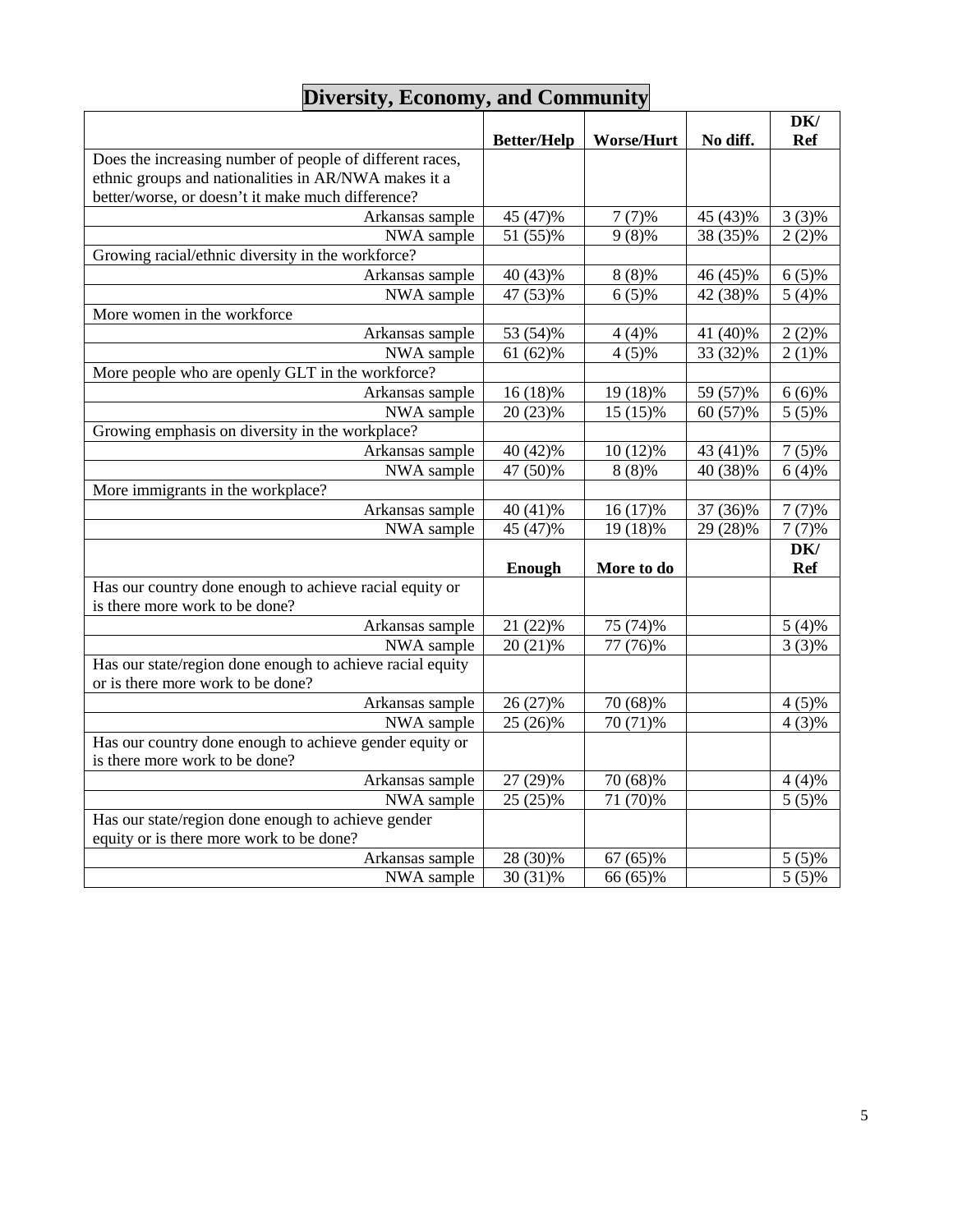|                                      |            |                 | $\mathbf{\sigma}$ |              |                      |
|--------------------------------------|------------|-----------------|-------------------|--------------|----------------------|
| Generally speaking, do you usually   |            |                 |                   |              |                      |
| think of yourself as a Republican, a |            |                 |                   |              | DK/                  |
| Democrat, an Independent, or what?   | Republican | <b>Democrat</b> | Indep't           | <b>Other</b> | Refused <sup>4</sup> |
| 1999                                 | 23%        | 35%             | 31%               | 4%           | 7%                   |
| 2000                                 | 23 (25)%   | 36 (38)%        | 35 (34)%          | 0%           | $6(2)\%$             |
| 2001                                 | 27%        | 33%             | 32%               | 5%           | 3%                   |
| 2002                                 | 28 (30)%   | 33 (35)%        | 33 (31)%          | $3(2)\%$     | $3(2)\%$             |
| 2003                                 | 24%        | 38%             | 31%               | 4%           | 3%                   |
| 2004                                 | 30 (32)%   | 35 (36)%        | 28 (27)%          | $3(3)\%$     | $4(2)\%$             |
| 2005                                 | 23%        | 36%             | 33%               | 4%           | 4%                   |
| 2006                                 | 23 (25)%   | 36 (37)%        | 33 (33)%          | $3(3)\%$     | $4(3)\%$             |
| 2007                                 | 24%        | 39%             | 30%               | 3%           | 2%                   |
| 2008                                 | 24 (27)%   | 35 (34)%        | 33 (33)%          | $7(5)\%$     | $2(1)\%$             |
| 2009                                 | 24%        | 33%             | 34%               | 7%           | 3%                   |
| 2010                                 | 21 (25)%   | 28 (27)%        | 42 (41)%          | 7 (6)%       | $3(1)\%$             |
| 2011                                 | 26 (29)%   | 31 (33)%        | 34 (31)%          | $6(5)\%$     | $4(2)\%$             |
| 2012                                 | 29 (32)%   | 31 (30)%        | 33 (32)%          | $3(3)\%$     | $4(3)\%$             |
| 2013                                 | 24 (27)%   | 30 (31)%        | 37 (36)%          | $4(3)\%$     | $5(3)\%$             |
| 2014                                 | 28 (31)%   | 31 (33)%        | 33 (33)%          | $3(3)\%$     | $5(1)\%$             |
| 2015                                 | 27 (32)%   | 32 (32)%        | 32 (31)%          | $3(3)\%$     | $6(3)\%$             |
| 2016                                 | 29 (34)%   | 25 (26)%        | 37 (36)%          | $3(2)\%$     | $7(3)\%$             |
| 2017                                 | 29 (32)%   | 24 (25)%        | 35 (35)%          | $5(5)\%$     | $7(4)\%$             |
| 2018                                 | 32 (34)%   | 28 (27)%        | 32 (32)%          | $6(6)\%$     | $3(3)\%$             |
| NWA sample                           | 36 (37)%   | 22 (26)%        | 33 (31)%          | $7(5)\%$     | $2(2)\%$             |

## **Political Party and Ideology**

| Independents only: | <b>Closer to Rs</b> | <b>Closer to Ds</b> | Just Indep't | <b>DK/Ref</b> |
|--------------------|---------------------|---------------------|--------------|---------------|
| 1999               | 33%                 | 29%                 | 34%          | 4%            |
| 2000               | 35 (39)%            | 25 (26)%            | 35 (30)%     | $5(2)\%$      |
| 2001               | 29%                 | 36%                 | 31%          | 4%            |
| 2002               | $30(31)\%$          | 32 (34)%            | 33 (33)%     | 4 (3)%        |
| 2003               | 33%                 | 34%                 | 33%          | 2%            |
| 2004               | 39 (41)%            | 31 (32)%            | 30 (26)%     | $0(1)\%$      |
| 2005               | 30%                 | 35%                 | 32%          | 4%            |
| 2006               | 33 (35)%            | 34 (34)%            | 30 (23)%     | $2(3)\%$      |
| 2007               | 34%                 | 37%                 | 29%          | 1%            |
| 2008               | 35 (38)%            | 30 (29)%            | 33 (31)%     | $3(3)\%$      |
| 2009               | 39%                 | 32%                 | 27%          | 2%            |
| 2010               | 44 (50)%            | 21 (16)%            | 33 (33)%     | $2(2)\%$      |
| 2011               | 42 (48)%            | 29 (28)%            | 26 (22)%     | $3(2)\%$      |
| 2012               | 41 (46)%            | 26 (22)%            | 28 (27)%     | $6(5)\%$      |
| 2013               | 43 (51)%            | 21 (22)%            | 31 (22)%     | $6(6)\%$      |
| 2014               | 38 (43)%            | 25 (23)%            | 30 (28%)     | $8(6)\%$      |
| 2015               | 42(52)%             | 23 (20)%            | 30 (25)%     | $5(3)\%$      |
| 2016               | 37 (45)%            | 18 (19)%            | 40 (35)%     | $5(2)\%$      |
| 2017               | 37 (38)%            | 26 (26)%            | 32 (31)%     | $5(5)\%$      |
| 2018               | 39 (43)%            | 25 (25)%            | 35 (32)%     | $2(1)\%$      |
| NWA sample         | 29 (31)%            | 28 (31)%            | 41 (36)%     | $2(2)\%$      |

<span id="page-5-0"></span>Values in parentheses include "very likely voters" only; percentages may not total 100 due to rounding.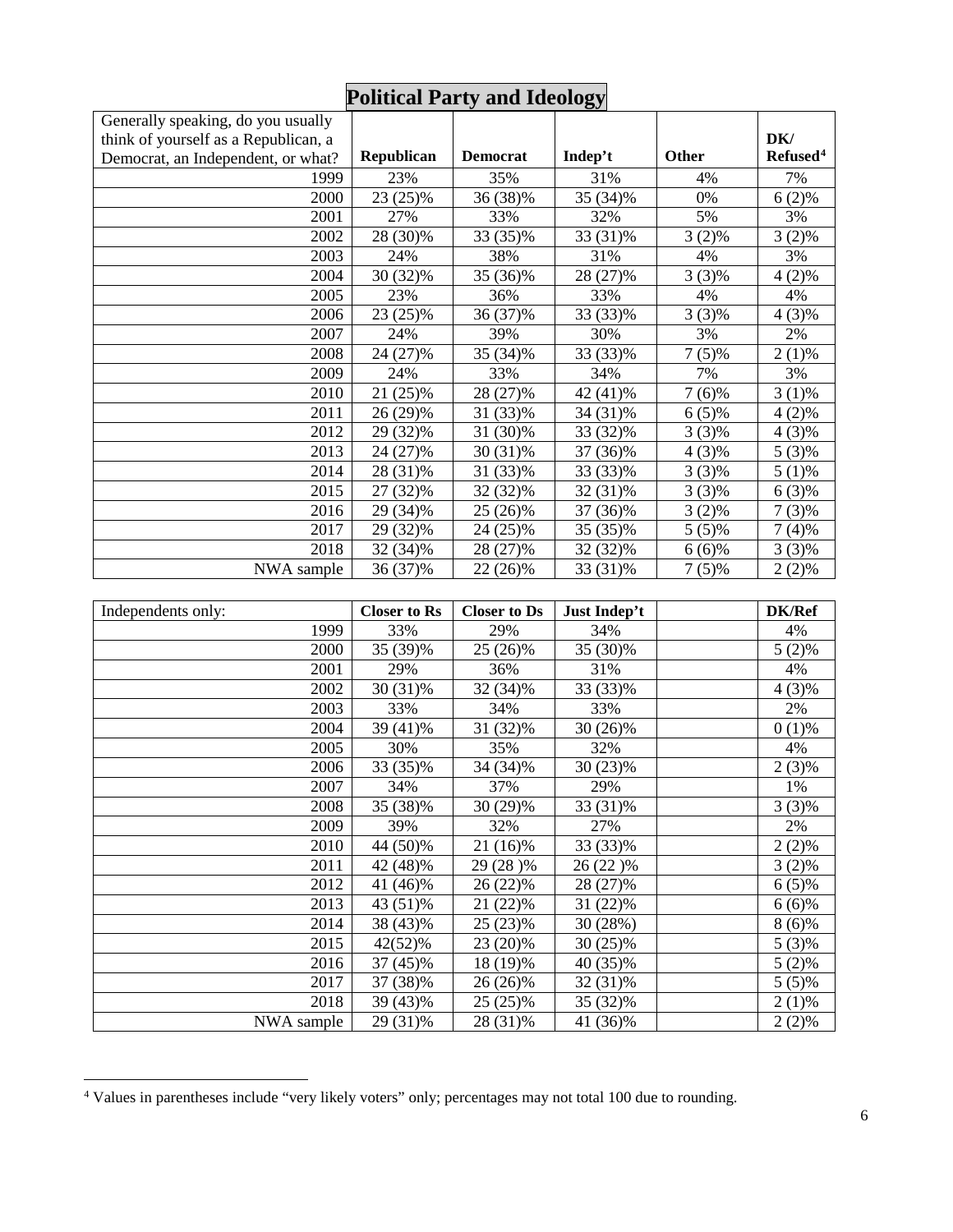| Do you think of yourself as ? | <b>Liberal</b> | Moderate   | <b>Conservative</b> | DK/Ref    |
|-------------------------------|----------------|------------|---------------------|-----------|
| 2008                          | 14 (14)%       | 35 (36)%   | 43 (44)%            | $8(6)\%$  |
| 2010                          | 14 (12)%       | 35 (36)%   | 44 (48)%            | $8(4)\%$  |
| 2011                          | $16(16)\%$     | 34 (34)%   | 45 (47)%            | $5(3)\%$  |
| 2012                          | 13 (12)%       | 32 (32)%   | 46 (51)%            | $9(6)\%$  |
| 2013                          | 14 (14)%       | 31 (31)%   | 44 (48)%            | $11(7)\%$ |
| 2014                          | 14 (14)%       | $30(31)\%$ | 44 (49)%            | $12(6)\%$ |
| 2015                          | 14 (13)%       | 31 (32)%   | 46 (50)%            | $10(6)\%$ |
| 2016                          | $13(14)\%$     | 29 (30)%   | 45 (49)%            | 14 (7)%   |
| 2017                          | $16(14)\%$     | 27 (27)%   | 46 (52)%            | $11(6)\%$ |
| 2018                          | 20 (21)%       | 28 (27)%   | 47 (48)%            | $6(3)\%$  |
| NWA sample                    | $22(25)\%$     | 32 (30)%   | 42 (43)%            | $5(2)\%$  |

## **Life in Arkansas**

| Do you feel AR is headed in the right or wrong direction?   | <b>Right</b>  | <b>Wrong</b> |            | DK/Ref <sup>5</sup> |
|-------------------------------------------------------------|---------------|--------------|------------|---------------------|
| 2008                                                        | 71 (73)%      | 19 (18)%     |            | $10(9)\%$           |
| 2010                                                        | 67 (68)%      | 22 (21)%     |            | $11(11)\%$          |
| 2012                                                        | 73 (74)%      | $17(17)\%$   |            | $10(9)\%$           |
| 2014                                                        | 57 (60)%      | 25 (27)%     |            | 18 (14)%            |
| 2016                                                        | 57 (63)%      | 26 (27%)     |            | $17(11)\%$          |
| 2017                                                        | 64 (65)%      | 20 (20)%     |            | $17(15)\%$          |
| 2018                                                        | 69 (68)%      | 24 (25)%     |            | $8(7)\%$            |
| NWA sample                                                  | 75 (73)%      | 18 (21)%     |            | $7(6)\%$            |
| Financially better/worse/about same compared to last year?  | <b>Better</b> | <b>Same</b>  | Worse      | DK/Ref              |
| 2008                                                        | 20 (20)%      | 38 (38)%     | 41 (41)%   | $1(1)\%$            |
| 2010                                                        | 19 (18)%      | 46 (47)%     | 34 (35)%   | $1(0)\%$            |
| 2012                                                        | 23 (24)%      | 49 (50)%     | 27 (26)%   | $0(1)\%$            |
| 2014                                                        | 22 (22)%      | 50 (52)%     | 24 (25)%   | $5(1)\%$            |
| 2016                                                        | 21 (20)%      | 55 (56)%     | 22 (23)%   | $3(1)\%$            |
| 2017                                                        | 28 (28)%      | 54 (57)%     | $16(14)\%$ | $2(1)\%$            |
| 2018                                                        | 35 (38)%      | 52 (50)%     | 12 (12)%   | $1(0)\%$            |
| NWA sample                                                  | 40 (40)%      | 48 (49)%     | $12(11)\%$ | $1(1)\%$            |
| A year from now, will you be better/worse/same financially? | <b>Better</b> | <b>Same</b>  | Worse      | DK/Ref              |
| 2008                                                        | 35 (35)%      | 39 (40)%     | 18 (18)%   | $8(8)\%$            |
| 2010                                                        | 28 (25)%      | 46 (45)%     | 20 (23)%   | $7(7)\%$            |
| 2012                                                        | 26 (27)%      | 48 (46)%     | 13 (13)%   | 13 (14)%            |
| 2014                                                        | 26 (26)%      | 51 (54)%     | $13(14)\%$ | $10(7)\%$           |
| 2016                                                        | 27 (26)%      | 46 (50)%     | 13 (12)%   | 15 (13)%            |
| 2017                                                        | 32 (33)%      | 50 (51)%     | 11 (10)%   | $8(6)\%$            |
| 2018                                                        | 40 (41)%      | 50 (49)%     | $9(9)\%$   | $2(2)\%$            |
| NWA sample                                                  | 36 (38)%      | 51 (50)%     | $9(10)\%$  | 4 (3)%              |

<span id="page-6-0"></span>Values in parentheses include "very likely voters" only; percentages may not total 100 due to rounding.